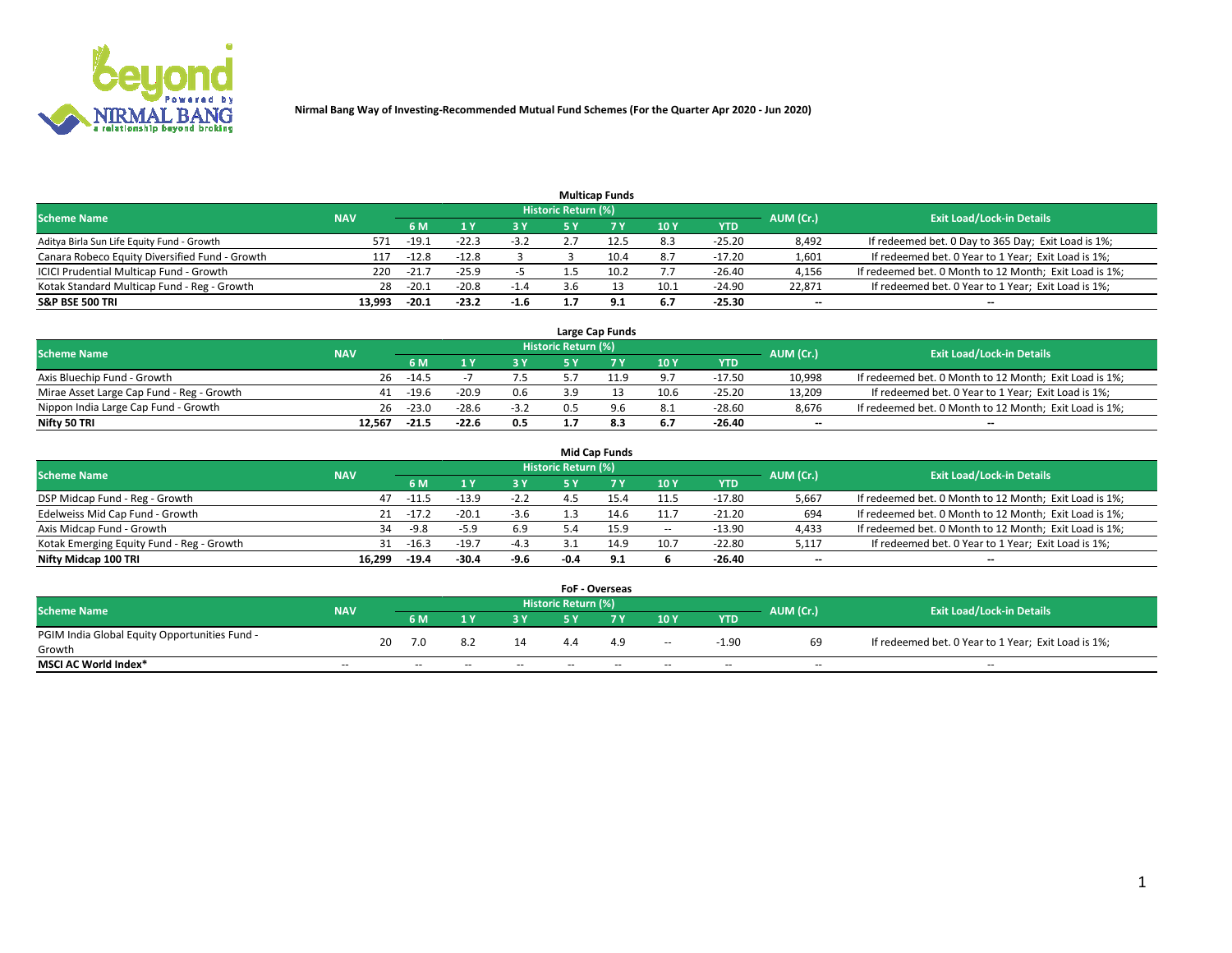

|                                                  |            |         |         |        |                     | Large & Midcap |      |            |           |                                                        |
|--------------------------------------------------|------------|---------|---------|--------|---------------------|----------------|------|------------|-----------|--------------------------------------------------------|
| <b>Scheme Name</b>                               | <b>NAV</b> |         |         |        | Historic Return (%) |                |      |            | AUM (Cr.) | <b>Exit Load/Lock-in Details</b>                       |
|                                                  |            | 6 M     |         | 3 Y    | 5٧                  |                | 10Y  | <b>YTD</b> |           |                                                        |
| Canara Robeco Emerging Equities - Growth         | 78         | $-13.9$ |         | $-1.5$ | 4.8                 |                | 14.3 | $-19.60$   | 4,254     | If redeemed bet. 0 Year to 1 Year; Exit Load is 1%;    |
| Invesco India Growth Opportunities Fund - Growth | 28         | $-18.2$ | $-17.9$ | 1.6    |                     |                | 9.3  | $-22.40$   | 1,986     | If redeemed bet. 0 Year to 1 Year; Exit Load is 1%;    |
| Sundaram Large and Mid Cap Fund - Reg - Growth   | 27         | $-22.3$ | $-21.5$ | $-1.4$ |                     | 10.9           |      | $-26.10$   | 885       | If redeemed bet. 0 Month to 12 Month; Exit Load is 1%; |
| Principal Emerging Bluechip Fund - Growth        | 85         | $-15.8$ | $-18.2$ | $-2.5$ |                     | 15.8           |      | $-21.10$   | 1,596     | If redeemed bet. 0 Day to 365 Days; Exit Load is 1%;   |
| NIFTY Large Midcap 250 TRI                       | 5,599      | $-18.7$ | $-23.6$ | $-2.5$ |                     | 10.7           | 7.7  | $-24.50$   | $- -$     | --                                                     |

|                                  |            |         |         |        |                     | <b>Focused Funds</b> |        |            |           |                                                        |
|----------------------------------|------------|---------|---------|--------|---------------------|----------------------|--------|------------|-----------|--------------------------------------------------------|
| <b>Scheme Name</b>               | <b>NAV</b> |         |         |        | Historic Return (%) |                      |        |            | AUM (Cr.) | <b>Exit Load/Lock-in Details</b>                       |
|                                  |            | 6 M     |         |        |                     |                      | 10Y    | <b>YTD</b> |           |                                                        |
| Axis Focused 25 Fund - Growth    | 24         | $-18.3$ | $-13.1$ | 3.3    |                     |                      | $\sim$ | $-22.10$   | 8.185     | If redeemed bet. 0 Month to 12 Month; Exit Load is 1%; |
| SBI Focused Equity Fund - Growth | 125        | $-12.6$ | $-12.5$ | 4.9    |                     | 12.8                 |        | -18.40     | 7.012     | If redeemed bet. 0 Year to 1 Year; Exit Load is 1%;    |
| <b>S&amp;P BSE 500 TRI</b>       | 13.993     | $-20.1$ | $-23.2$ | $-1.6$ | .                   | ۰                    | 6.7    | -25.30     | $- -$     | $\overline{\phantom{a}}$                               |

| <b>Small Cap Funds</b>                                                                                          |       |         |         |         |        |           |       |            |                          |                                                     |  |  |  |  |
|-----------------------------------------------------------------------------------------------------------------|-------|---------|---------|---------|--------|-----------|-------|------------|--------------------------|-----------------------------------------------------|--|--|--|--|
| <b>Historic Return (%)</b><br><b>Exit Load/Lock-in Details</b><br><b>Scheme Name</b><br><b>NAV</b><br>AUM (Cr.) |       |         |         |         |        |           |       |            |                          |                                                     |  |  |  |  |
|                                                                                                                 |       | 6 M     |         | 3 Y     | 5 Y    | <b>7Y</b> | 10Y   | <b>YTD</b> |                          |                                                     |  |  |  |  |
| Franklin India Smaller Companies Fund - Growth                                                                  | 36    | $-25.5$ | $-34.7$ | $-12.1$ | $-2.1$ | 12.8      | 10.1  | $-28.10$   | 4,506                    | If redeemed bet. 0 Year to 1 Year; Exit Load is 1%; |  |  |  |  |
| HDFC Small Cap Fund - Growth                                                                                    | 28    | $-26.8$ | $-37.9$ | $-7.2$  | 0.3    | 9.6       |       | $-28.40$   | 6,247                    | If redeemed bet. 0 Year to 1 Year; Exit Load is 1%; |  |  |  |  |
| L&T Emerging Businesses Fund - Reg - Growth                                                                     | 16    | $-26.1$ | $-34.5$ | $-9.5$  |        | $- -$     | $\!-$ | $-29.10$   | 3,815                    | If redeemed bet. 0 Year to 1 Year; Exit Load is 1%; |  |  |  |  |
| SBI Small Cap Fund - Growth                                                                                     | 43    | $-15.8$ | $-17.9$ | 0.2     | 6.6    | 20.2      | 15.1  | $-19.60$   | 2,704                    | If redeemed bet. 0 Year to 1 Year; Exit Load is 1%; |  |  |  |  |
| Nifty Smallcap 100 TRI                                                                                          | 4.754 | $-28.3$ | $-42.3$ | $-17.6$ | $-7.5$ | 4.1       | 1.5   | -33.70     | $\overline{\phantom{a}}$ | --                                                  |  |  |  |  |

## **ELSS Schemes (Tax Saving u/s 80-C)**

| <b>Scheme Name</b>                           | <b>NAV</b> |         |         | <b>Historic Return (%)</b> |        |      |                          |          |           | <b>Exit Load/Lock-in Details</b> |
|----------------------------------------------|------------|---------|---------|----------------------------|--------|------|--------------------------|----------|-----------|----------------------------------|
|                                              |            | 6 M     |         | 3 Y                        | 5 Y    |      | 10Y                      | YTD      | AUM (Cr.) |                                  |
| Aditya Birla Sun Life Tax Relief 96 - Growth | 26         | $-14.5$ | $-19.4$ | $-0.3$                     |        | 13.3 | 8.7                      | $-19.90$ | 8,167     | Nil                              |
| Axis Long Term Equity Fund - Growth          | 40         | $-16.3$ | $-11.1$ | 4.2                        |        |      | 13.7                     | $-19.90$ | 17,495    | Nil                              |
| Canara Robeco Equity Tax Saver Fund - Growth | 58         | $-11.4$ | $-11.9$ | 3.3                        |        | 11.2 | 9.2                      | $-15.70$ | 829       | Nil                              |
| Invesco India Tax Plan - Growth              | 42         | $-16.3$ | $-17.1$ | 0.8                        |        | 12.7 | 10.3                     | $-21.10$ | 806       | Nil                              |
| Mirae Asset Tax Saver Fund - Reg - Growth    | 15         | $-17.2$ | $-18.5$ | 2.2                        | $\sim$ | $-$  | $\overline{\phantom{a}}$ | $-24.00$ | 2,671     | Nil                              |
| <b>S&amp;P BSE 200 TRI</b>                   | 4,551      | $-20.1$ | $-22.2$ | $-0.6$                     |        | 9.2  |                          | $-25.10$ | $- -$     | $\overline{\phantom{a}}$         |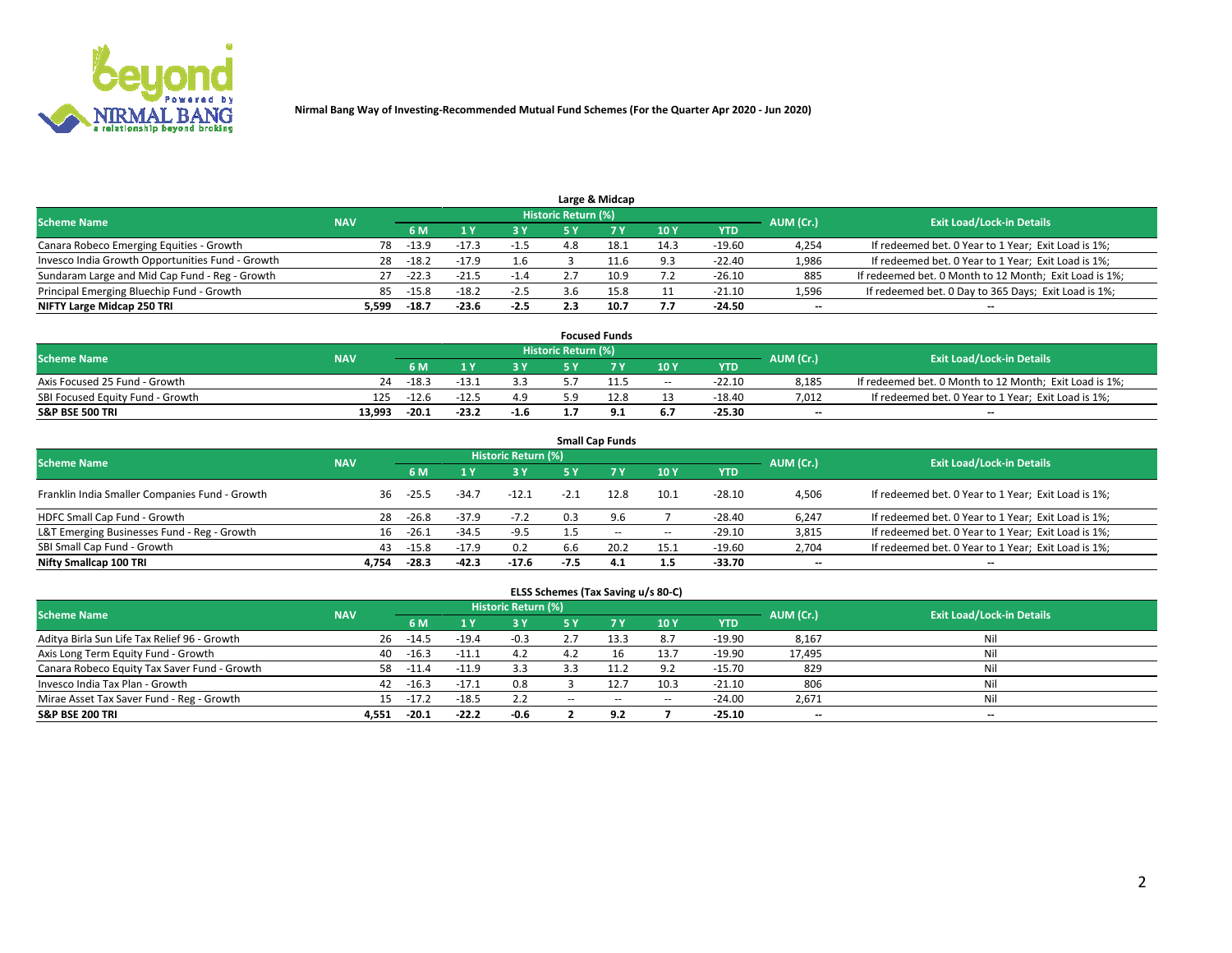

| <b>Contra/Value Fund</b>                  |            |                                  |         |        |        |      |     |            |       |                                                     |  |  |  |
|-------------------------------------------|------------|----------------------------------|---------|--------|--------|------|-----|------------|-------|-----------------------------------------------------|--|--|--|
| <b>Scheme Name</b>                        | AUM (Cr.)  | <b>Exit Load/Lock-in Details</b> |         |        |        |      |     |            |       |                                                     |  |  |  |
|                                           | <b>NAV</b> | 6 M                              |         | 73 Y.  |        |      | 10Y | <b>YTD</b> |       |                                                     |  |  |  |
| Kotak India EQ Contra Fund - Reg - Growth | 41         | $-20.8$                          | $-21.5$ | 0.7    |        |      |     | $-24.80$   | 631   | If redeemed bet. 0 Year to 1 Year; Exit Load is 1%; |  |  |  |
| Invesco India Contra Fund - Growth        | 39         | $-16.6$                          | $-19.9$ | 0.8    | 3.8    | 13.9 | 9.6 | $-21.40$   | 3,658 | If redeemed bet. 0 Year to 1 Year; Exit Load is 1%; |  |  |  |
| UTI Value Opportunities Fund - Growth     | 50         | $-16.1$                          | $-19.3$ | $-1.1$ | $-0.3$ |      | 7.5 | $-22.60$   | 3,294 | If redeemed bet. 0 Year to 1 Year; Exit Load is 1%; |  |  |  |
| Nippon India Value Fund - Growth          | 56.        | $-22.0$                          | $-25.3$ |        |        | 9.6  | 6.7 | $-25.90$   | 2,162 | If redeemed bet. 0 Year to 1 Year; Exit Load is 1%; |  |  |  |
| <b>S&amp;P BSE 500 TRI</b>                | 13.993     | $-20.1$                          | $-23.2$ | $-1.6$ |        | ۹    | 6.7 | $-25.30$   | $- -$ | $\overline{\phantom{a}}$                            |  |  |  |

| Sector/Thematic                                                           |            |         |              |                     |                          |           |                          |            |           |                                                        |  |  |  |
|---------------------------------------------------------------------------|------------|---------|--------------|---------------------|--------------------------|-----------|--------------------------|------------|-----------|--------------------------------------------------------|--|--|--|
| <b>Scheme Name</b>                                                        | <b>NAV</b> |         |              | Historic Return (%) |                          |           |                          |            | AUM (Cr.) | <b>Exit Load/Lock-in Details</b>                       |  |  |  |
|                                                                           |            | 6 M     | $\sqrt{1}$ Y | 3 Y                 | 5 Y                      | <b>7Y</b> | 10Y                      | <b>YTD</b> |           |                                                        |  |  |  |
| Canara Robeco Consumer Trends Fund - Reg -<br>Growth                      | 36         | $-12.6$ | $-8.7$       | 4.1                 | 6.3                      | 13.3      | 11.7                     | $-15.90$   | 314       | If redeemed bet. 0 Year to 1 Year; Exit Load is 1%;    |  |  |  |
| Mirae Asset Great Consumer Fund - Growth                                  | 30         | $-16.3$ | $-15.4$      | 4.5                 |                          | 13.5      | --                       | $-20.50$   | 774       | If redeemed bet. 0 Year to 1 Year; Exit Load is 1%;    |  |  |  |
| <b>ICICI Prudential Technology Fund - Growth</b>                          | 47         | $-18.7$ | $-20.3$      |                     | 2.5                      | 13.2      | 11.8                     | $-18.60$   | 320       | If redeemed bet. 0 Day to 15 Day; Exit Load is 1%;     |  |  |  |
| Nippon India Pharma Fund - Growth                                         | 174        | 23.6    |              | 8.4                 |                          | 14.6      | 13.5                     | 14.20      | 2,190     | If redeemed bet. 0 Year to 1 Year; Exit Load is 1%;    |  |  |  |
| BNP Paribas India Consumption Fund - Reg - Growth                         |            | $-8.1$  | $-1.6$       | $\sim$              | $\overline{\phantom{a}}$ | $- -$     | $\overline{\phantom{a}}$ | $-13.00$   | 441       | If redeemed bet. 0 Month to 12 Month; Exit Load is 1%; |  |  |  |
| ICICI Prudential Banking and Financial Services Fund -<br>Retail - Growth | 41         | -33.1   | $-37.5$      | $-7.8$              |                          | 10.3      | 10.4                     | $-40.80$   | 2,535     | If redeemed bet. 0 Day to 15 Day; Exit Load is 1%;     |  |  |  |
| <b>S&amp;P BSE 500 TRI</b>                                                | 13.993     | $-20.1$ | $-23.2$      | $-1.6$              | 1.7                      | 9.1       | 6.7                      | $-25.30$   | --        | $- -$                                                  |  |  |  |

| <b>Dynamic Asset Allocation Funds</b>                      |            |         |         |                            |     |                          |     |            |           |                                                          |  |  |  |
|------------------------------------------------------------|------------|---------|---------|----------------------------|-----|--------------------------|-----|------------|-----------|----------------------------------------------------------|--|--|--|
| <b>Scheme Name</b>                                         | <b>NAV</b> |         |         | <b>Historic Return (%)</b> |     |                          |     |            | AUM (Cr.) | <b>Exit Load/Lock-in Details</b>                         |  |  |  |
|                                                            |            | 6 M     |         | <b>3Y</b>                  | 5 Y | <b>7Y</b>                | 10Y | <b>YTD</b> |           |                                                          |  |  |  |
| ICICI Prudential Balanced Advantage Fund - Reg -<br>Growth | 32         | $-13.2$ | $-11$   | 1.2                        | 4.2 | 9.8                      | 9.6 | $-17.00$   | 22,849    | If redeemed bet. 0 Year to 1 Year; Exit Load is 1%;      |  |  |  |
| Invesco India Dynamic Equity Fund - Growth                 | 26         | $-12.4$ | $-10.2$ | 0.9                        | 2.9 | 9.8                      |     | -14.30     | 684       | If redeemed bet. 0 Month to 3 Month; Exit Load is 0.25%; |  |  |  |
| Nippon India Balanced Advantage Fund - Growth              | 81         | $-10.6$ | $-11.5$ | 1.1                        |     | 9.8                      | 8.6 | $-14.20$   | 2,529     | If redeemed bet. 0 Month to 12 Month; Exit Load is 1%;   |  |  |  |
| HDFC Balanced Advantage Fund - Growth                      | 156        | $-17.8$ | $-21.9$ | $-0.9$                     | 2.5 | 8.6                      | 7.5 | $-22.60$   | 32,369    | If redeemed bet. 0 Year to 1 Year; Exit Load is 1%;      |  |  |  |
| SBI Dynamic Asset Allocation Fund - Reg - Growth           | 12         | $-12.4$ | $-12.9$ | 0.9                        |     | $\overline{\phantom{a}}$ | -   | $-15.70$   | 545       | If redeemed bet. 0 Month to 12 Month; Exit Load is 1%;   |  |  |  |
| NIFTY 50 Hybrid Composite Debt 65:35 Index                 | 8.839      | $-12.3$ | $-10.9$ | 3.5                        | 4.3 | 8.7                      | 7.7 | $-16.30$   | --        | --                                                       |  |  |  |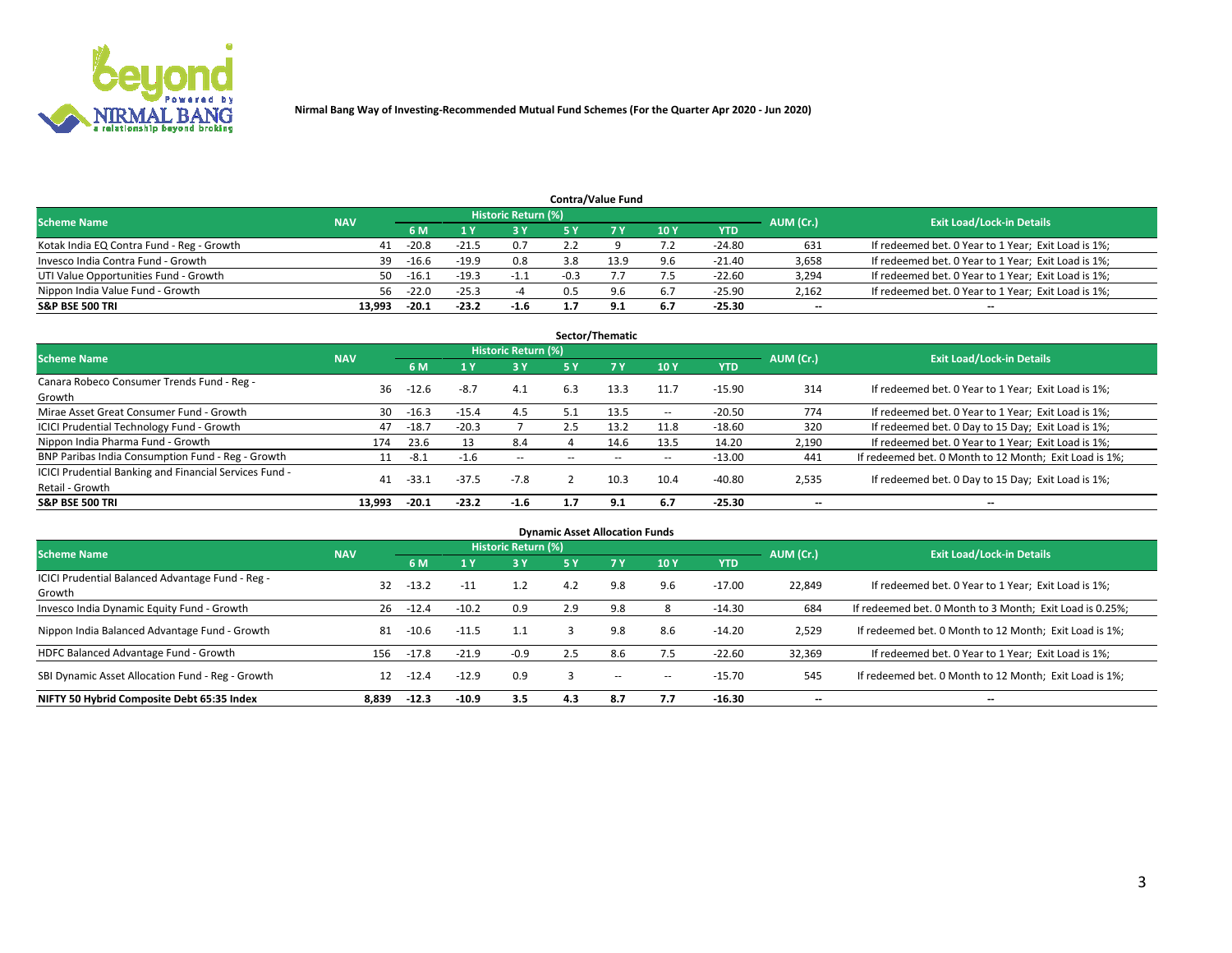

|                                                 |            |                                  |         |        |       | <b>Hybrid Aggressive</b> |                          |          |                          |                                                        |
|-------------------------------------------------|------------|----------------------------------|---------|--------|-------|--------------------------|--------------------------|----------|--------------------------|--------------------------------------------------------|
| <b>Scheme Name</b>                              | AUM (Cr.)  | <b>Exit Load/Lock-in Details</b> |         |        |       |                          |                          |          |                          |                                                        |
|                                                 | <b>NAV</b> | 6 M                              |         | 3 Y    | 5 ۷   |                          | 10Y                      | YTD      |                          |                                                        |
| ICICI Prudential Equity & Debt Fund - Growth    | 113        | $-14.0$                          | $-16.3$ | $-0.4$ |       |                          | 10.5                     | $-19.30$ | 16,219                   | If redeemed bet. 0 Year to 1 Year; Exit Load is 1%;    |
| Mirae Asset Hybrid - Equity Fund - Reg - Growth | 13         | $-12.5$                          | $-13.8$ | 2.1    | $- -$ | $- -$                    | $\overline{\phantom{a}}$ | $-18.40$ | 2,923                    | If redeemed bet. 0 Year to 1 Year; Exit Load is 1%;    |
| SBI Equity Hybrid Fund - Growth                 | 122        | $-12.1$                          | -a 3    | 3.6    |       | 12.4                     | 9.5                      | $-16.20$ | 26,925                   | If redeemed bet. 0 Month to 12 Month; Exit Load is 1%; |
| Canara Robeco Equity Hybrid Fund - Growth       | 148        | $-7.9$                           |         |        |       | 11 Q                     | 10.1                     | $-12.20$ | 2,621                    | If redeemed bet. 0 Year to 1 Year; Exit Load is 1%;    |
| NIFTY 50 Hybrid Composite Debt 65:35 Index      | 8,839      | $-12.3$                          | $-10.9$ | 3.5    | 4.3   | 8.7                      | 7.7                      | $-16.30$ | $\overline{\phantom{a}}$ | --                                                     |

| <b>Arbitrage Fund</b>                      |            |    |      |  |                     |  |  |     |            |           |                                                          |  |  |
|--------------------------------------------|------------|----|------|--|---------------------|--|--|-----|------------|-----------|----------------------------------------------------------|--|--|
| <b>Scheme Name</b>                         | <b>NAV</b> |    |      |  | Historic Return (%) |  |  |     |            | AUM (Cr.) | <b>Exit Load/Lock-in Details</b>                         |  |  |
|                                            |            |    | 1 M  |  | 6 M                 |  |  | 3 Y | <b>YTD</b> |           |                                                          |  |  |
| IDFC Arbitrage Fund - Reg - Growth         |            |    | -1.5 |  | 4.6                 |  |  |     | 4.90       | 6.491     | If redeemed bet. 0 Month to 1 Month; Exit Load is 0.25%; |  |  |
| Kotak Equity Arbitrage Fund - Reg - Growth |            | 28 |      |  | 5.3                 |  |  | 6.2 | 5.90       | 10.580    | If redeemed bet. 0 Day to 30 Day; Exit Load is 0.25%;    |  |  |
| Nippon India Arbitrage Fund - Growth       |            | 20 | 0.9  |  |                     |  |  | 6.2 | 5.60       | 6.821     | If redeemed bet. 0 Month to 1 Month; Exit Load is 0.25%; |  |  |

| <b>Equity Saver</b>                      |            |     |                          |                          |                     |        |       |                          |                          |           |                                                        |  |  |  |
|------------------------------------------|------------|-----|--------------------------|--------------------------|---------------------|--------|-------|--------------------------|--------------------------|-----------|--------------------------------------------------------|--|--|--|
| <b>Scheme Name</b>                       | <b>NAV</b> |     |                          |                          | Historic Return (%) |        |       |                          |                          | AUM (Cr.) | <b>Exit Load/Lock-in Details</b>                       |  |  |  |
|                                          |            |     | 6 M                      |                          |                     | E V    |       | 10Y                      | <b>YTD</b>               |           |                                                        |  |  |  |
| Axis Equity Saver Fund - Reg - Growth    |            |     | -8.,                     | -7.                      |                     | $-$    | $-$   | $\overline{\phantom{a}}$ | $-9.90$                  | 680       | If redeemed bet. 0 Month to 12 Month; Exit Load is 1%; |  |  |  |
| Kotak Equity Savings Fund - Reg - Growth |            | 14. | -5                       | -30                      | 3.9                 |        | $-$   | $\sim$                   | $-8.50$                  | 1.449     | If redeemed bet. 0 Year to 1 Year; Exit Load is 1%;    |  |  |  |
| CRISIL Hybrid 50+50 - Moderate Index*    | $- -$      |     | $\overline{\phantom{a}}$ | $\overline{\phantom{a}}$ | $- -$               | $\sim$ | $- -$ | $\overline{\phantom{a}}$ | $\overline{\phantom{a}}$ | $- -$     | --                                                     |  |  |  |

| <b>Liquid Funds</b>                 |                          |     |     |                            |     |           |            |                          |           |                                  |  |  |  |
|-------------------------------------|--------------------------|-----|-----|----------------------------|-----|-----------|------------|--------------------------|-----------|----------------------------------|--|--|--|
| <b>Scheme Name</b>                  | <b>NAV</b>               |     |     | <b>Historic Return (%)</b> |     |           | <b>YTM</b> | Avg                      | AUM (Cr.) | <b>Exit Load/Lock-in Details</b> |  |  |  |
|                                     |                          | 1 W | W י | 1 M                        | 3 M | 1Y        |            | <b>Maturity</b>          |           |                                  |  |  |  |
| Axis Liquid Fund - Growth           | 2,199                    | 5.0 |     | 6.6                        | 5.8 | .b.1      | 4.49       | 0.15                     | 19,980    | *Ref Footnote                    |  |  |  |
| IDFC Cash Fund - Reg - Growth       | 2,396                    | 4.8 | 4.8 | 5.8                        | - л |           | 5.34       | $\sim$                   | 7,003     | *Ref Footnote                    |  |  |  |
| Mahindra Liquid Fund - Reg - Growth | 1,285                    | 4.3 |     |                            | 5.6 | <b>b.</b> | 5.56       | $\overline{\phantom{a}}$ | 2,098     | *Ref Footnote                    |  |  |  |
| Kotak Liquid Fund - Reg - Growth    | 4,008                    | 4.8 |     | 5.7                        | 54  |           | 5.5        | $\overline{\phantom{a}}$ | 23,622    | *Ref Footnote                    |  |  |  |
| <b>CRISIL Liquid Fund Index</b>     | $\overline{\phantom{a}}$ | 5.0 |     | 5.5                        |     | 6.3       | $- -$      | $\overline{\phantom{a}}$ | $- -$     | $-$                              |  |  |  |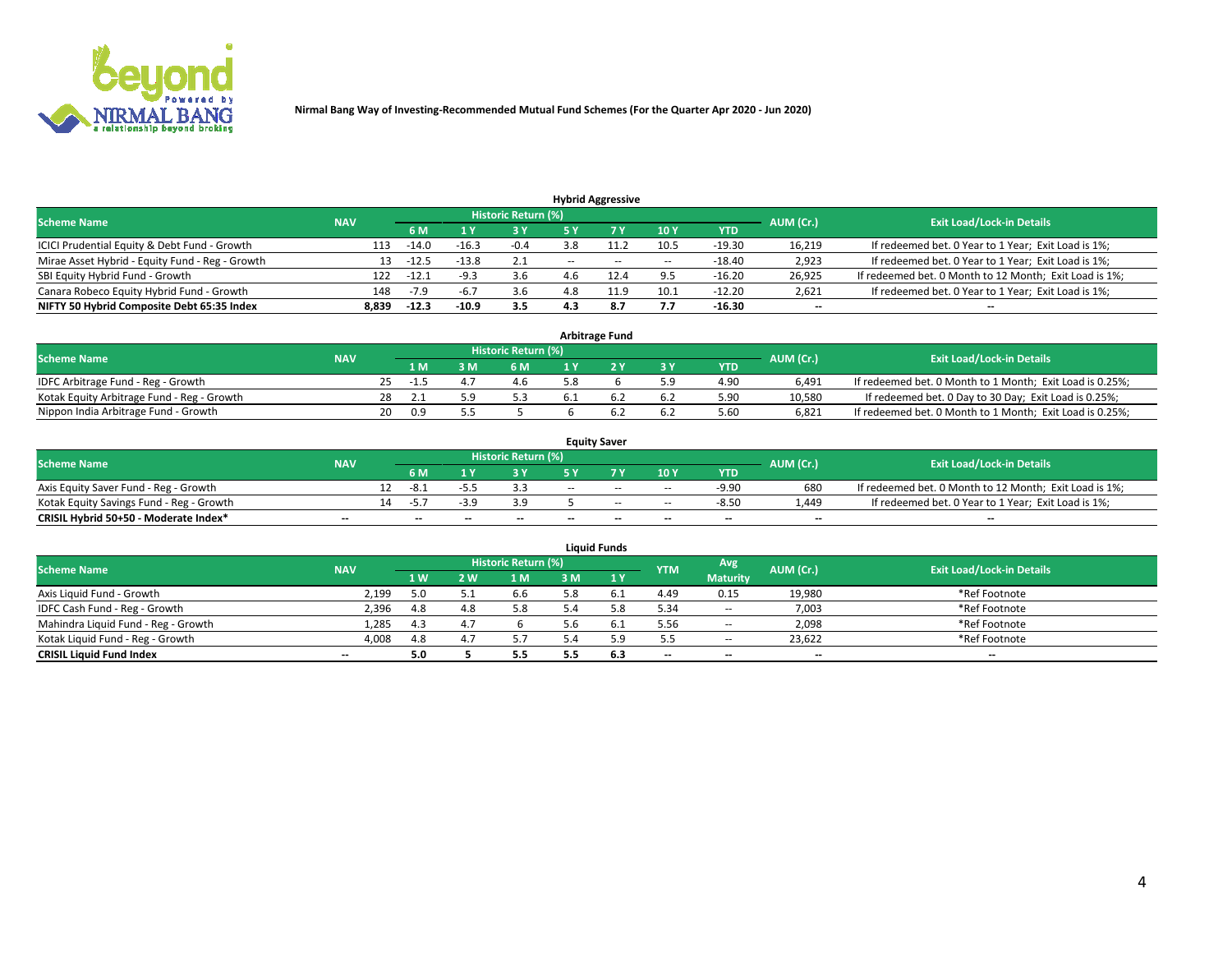

| <b>Ultra Short Fund</b>                       |            |     |  |                     |     |                          |            |                          |           |                                  |  |  |  |
|-----------------------------------------------|------------|-----|--|---------------------|-----|--------------------------|------------|--------------------------|-----------|----------------------------------|--|--|--|
| Scheme Name                                   | <b>NAV</b> |     |  | Historic Return (%) |     |                          | <b>YTM</b> | Avg                      | AUM (Cr.) | <b>Exit Load/Lock-in Details</b> |  |  |  |
|                                               |            | 1 M |  | 6 M                 |     |                          |            | <b>Maturity</b>          |           |                                  |  |  |  |
| IDFC Ultra Short Term Fund - Reg - Growth     |            |     |  |                     |     | $\overline{\phantom{m}}$ | 5.88       | $\sim$                   | 4,182     | Nil                              |  |  |  |
| Sundaram Ultra Short Term Fund - Reg - Growth |            |     |  | 4.8                 | $-$ | $\sim$                   | 5.69       | $\overline{\phantom{a}}$ | 332       | Nil                              |  |  |  |
| L&T Ultra Short Term Fund - Growth            | 33         |     |  | 5.8                 | 6.9 |                          | 5.9        | 0.53                     | 1,670     | Nil                              |  |  |  |
| <b>NIFTY Ultra Short Duration Debt Index</b>  | 4.068      | 5.9 |  | 6.2                 |     |                          | $- -$      | $\overline{\phantom{a}}$ | $- -$     | $-$                              |  |  |  |

| <b>Money Market Fund</b>                         |                          |     |     |                            |     |       |                          |                          |           |                                  |  |  |  |  |
|--------------------------------------------------|--------------------------|-----|-----|----------------------------|-----|-------|--------------------------|--------------------------|-----------|----------------------------------|--|--|--|--|
| <b>Scheme Name</b>                               | <b>NAV</b>               |     |     | <b>Historic Return (%)</b> |     |       | <b>YTM</b>               | Avg                      | AUM (Cr.) | <b>Exit Load/Lock-in Details</b> |  |  |  |  |
|                                                  |                          | 1 M | ١M  | 6 M                        |     | 3 Y   |                          | <b>Maturity</b>          |           |                                  |  |  |  |  |
| Aditya Birla Sun Life Money Manager Fund - Reg - | 270                      | 7.3 | 6.2 | 6.1                        |     |       | 6.09                     | $\overline{\phantom{a}}$ | 8,318     | Nil                              |  |  |  |  |
| Growth                                           |                          |     |     |                            |     |       |                          |                          |           |                                  |  |  |  |  |
| Franklin India Savings Fund - Growth             |                          |     |     | b.1                        |     |       | 5.77                     | $\sim$                   | 3,357     | Nil                              |  |  |  |  |
| Nippon India Money Market Fund - Growth          | 3,038                    | 6.3 |     |                            |     |       | 5.8                      | $\sim$                   | 3,491     | Nil                              |  |  |  |  |
| <b>CRISIL Liquid Fund Index</b>                  | $\overline{\phantom{a}}$ | 5.5 |     | 5.6                        | 6.3 | $- -$ | $\overline{\phantom{a}}$ | $-$                      | $- -$     | $-$                              |  |  |  |  |

| <b>Short Term Fund</b>                          |            |    |      |     |                            |     |     |            |                          |           |                                  |  |  |
|-------------------------------------------------|------------|----|------|-----|----------------------------|-----|-----|------------|--------------------------|-----------|----------------------------------|--|--|
| <b>Scheme Name</b>                              | <b>NAV</b> |    |      |     | <b>Historic Return (%)</b> |     |     | <b>YTM</b> | Avg                      | AUM (Cr.) | <b>Exit Load/Lock-in Details</b> |  |  |
|                                                 |            |    | 1 M  | 3 M | 6 M                        | 1 Y |     |            | <b>Maturity</b>          |           |                                  |  |  |
| Axis Short Term Fund - Growth                   |            | 22 | 7.5  |     | 6.9                        | 8.6 |     | 6.92       | 2.90                     | 4,821     | Nil                              |  |  |
| HDFC Short Term Debt Fund - Growth              |            |    | 2.6  | 4.9 | 6.8                        | 8.6 | 7.6 | 7.48       | 3.31                     | 11,204    | Nil                              |  |  |
| IDFC Bond Fund - Short Term Plan - Reg - Growth |            | 41 | 9.6  |     | 6.7                        | 8.6 |     | 6.42       | $\overline{\phantom{a}}$ | 11,573    | Nil                              |  |  |
| Kotak Bond Short Term Fund - Reg - Growth       |            | 38 | -4.1 |     | 6.3                        | 8.4 |     | 6.84       | $\overline{\phantom{a}}$ | 9,526     | Nil                              |  |  |
| L&T Short Term Bond Fund - Reg - Growth         |            | 19 | 11.0 |     |                            |     |     | 6.29       | 2.49                     | 4,778     | Nil                              |  |  |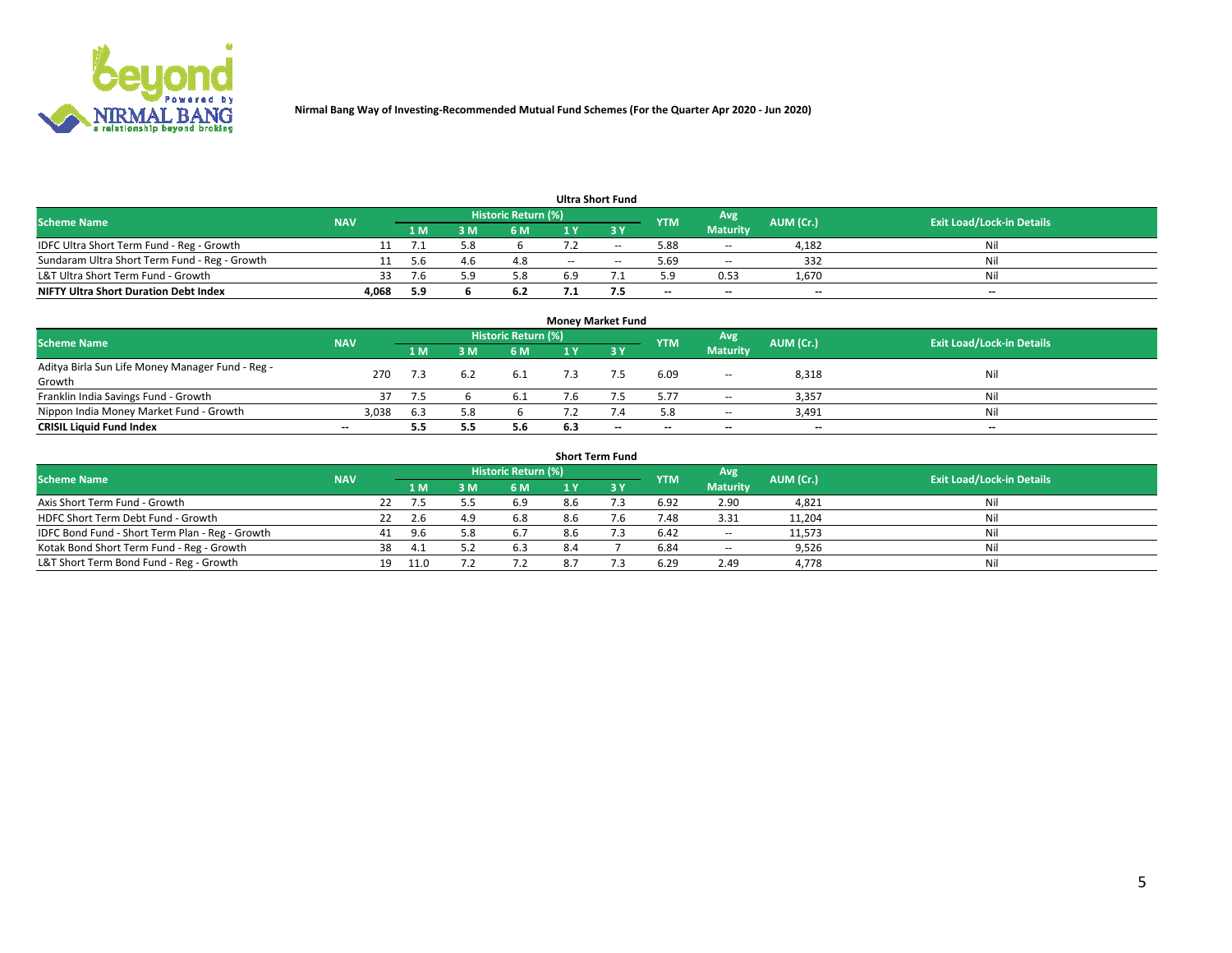

| <b>Low Duration Fund</b>                  |            |                |     |                     |  |  |            |                 |           |                                  |  |  |  |  |
|-------------------------------------------|------------|----------------|-----|---------------------|--|--|------------|-----------------|-----------|----------------------------------|--|--|--|--|
| <b>Scheme Name</b>                        | <b>NAV</b> |                |     | Historic Return (%) |  |  | <b>YTM</b> | Avg             | AUM (Cr.) | <b>Exit Load/Lock-in Details</b> |  |  |  |  |
|                                           |            | 1 M            | 3 M | 6 M                 |  |  |            | <b>Maturity</b> |           |                                  |  |  |  |  |
| Axis Treasury Advantage Fund - Growth     | 2,253      | 6.6            |     | 5.9                 |  |  | 6.52       | 1.20            | 4,229     | Nil                              |  |  |  |  |
| Canara Robeco Savings Fund - Reg - Growth |            | $\overline{1}$ |     | י ה                 |  |  | 5.88       | $\sim$          | 936       | Nil                              |  |  |  |  |
| IDFC Low Duration Fund - Reg - Growth     | 29         | 6.2            |     | 5.9                 |  |  | 5.93       | $\sim$          | 4.391     | Nil                              |  |  |  |  |

| <b>Banking &amp; PSU Bond Funds</b>            |            |      |     |                            |     |     |            |                          |           |                                  |  |  |  |  |
|------------------------------------------------|------------|------|-----|----------------------------|-----|-----|------------|--------------------------|-----------|----------------------------------|--|--|--|--|
| <b>Scheme Name</b>                             | <b>NAV</b> |      |     | <b>Historic Return (%)</b> |     |     | <b>YTM</b> | Avg                      | AUM (Cr.) | <b>Exit Load/Lock-in Details</b> |  |  |  |  |
|                                                |            | 1 M. | 8 M | 6 M                        |     |     |            | <b>Maturity</b>          |           |                                  |  |  |  |  |
| Axis Banking & PSU Debt Fund - Growth          | 1.901      | 8.5  | 4.8 | 6.4                        | 8.9 |     | 6.50       | 2.40                     | 13.089    | Ni                               |  |  |  |  |
| Kotak Banking and PSU Debt Fund - Reg - Growth | 46         | 3.0  | 4.6 | 6.8                        |     | 7.8 | 6.71       | $\overline{\phantom{a}}$ | 4.759     | Ni                               |  |  |  |  |
| IDFC Banking & PSU Debt Fund - Reg - Growth    | 18         | 12.2 |     | 7.6                        |     | 8.1 | 6.56       | $\sim$                   | 13.751    | Ni                               |  |  |  |  |

| <b>Corporate Bond Funds</b>                         |            |      |     |                     |      |     |            |                          |           |                                                         |  |  |  |  |
|-----------------------------------------------------|------------|------|-----|---------------------|------|-----|------------|--------------------------|-----------|---------------------------------------------------------|--|--|--|--|
| <b>Scheme Name</b>                                  | <b>NAV</b> |      |     | Historic Return (%) |      |     | <b>YTM</b> | Avg                      | AUM (Cr.) | <b>Exit Load/Lock-in Details</b>                        |  |  |  |  |
|                                                     |            | '1 M | 3M  | 6 M                 |      | 3Y  |            | <b>Maturity</b>          |           |                                                         |  |  |  |  |
| ICICI Prudential Corporate Bond Fund - Reg - Growth |            | -3.9 | 4.9 | 6.7                 |      | 7.4 | 6.61       | $\overline{\phantom{a}}$ | 11,736    | Nil                                                     |  |  |  |  |
| L&T Triple Ace Bond Fund - Reg - Growth             | 52         | -8.2 | 4.8 |                     | 11.9 |     | 7.16       | 8.06                     | 3,169     | If redeemed bet. 0 Month to 3 Month; Exit Load is 0.5%; |  |  |  |  |
| Kotak Corporate Bond Fund - Std - Growth            | 2,684      | 6.5  | 5.1 | 6.4                 | 8.4  | 7.8 | 6.51       | $- -$                    | 4,306     | Nil                                                     |  |  |  |  |

| <b>Credit Risk Fund</b>                           |            |    |      |  |                     |     |      |            |                          |           |                                                           |  |  |
|---------------------------------------------------|------------|----|------|--|---------------------|-----|------|------------|--------------------------|-----------|-----------------------------------------------------------|--|--|
| <b>Scheme Name</b>                                | <b>NAV</b> |    |      |  | Historic Return (%) |     |      | <b>YTM</b> | Avg<br><b>Maturity</b>   | AUM (Cr.) | <b>Exit Load/Lock-in Details</b>                          |  |  |
|                                                   |            |    | 1 M. |  | <b>6 M</b>          |     | -3 Y |            |                          |           |                                                           |  |  |
| <b>ICICI Prudential Credit Risk Fund - Growth</b> |            | 22 | 1.9  |  | 8.2                 | 8.6 |      | 9.08       | $\sim$                   | 11,994    | If redeemed bet. 0 Year to 1 Year; Exit Load is 1%;       |  |  |
| Kotak Credit Risk Fund - Reg - Growth             |            | 22 | -1.0 |  | 3.8                 |     |      | 8.49       | $\sim$                   | 4,798     | If redeemed bet. 0 Year to 1 Year; Exit Load is 1%;       |  |  |
|                                                   |            |    |      |  |                     |     |      |            |                          |           | If redeemed bet. 0 Month to 12 Month; Exit Load is 3%; If |  |  |
| SBI Credit Risk Fund - Growth                     |            | 32 | 0.0  |  | 5.5                 | 5Д  |      | 8.41       | $\overline{\phantom{a}}$ | 4,929     | redeemed bet. 12 Month to 24 Month; Exit Load is 1.5%; If |  |  |
|                                                   |            |    |      |  |                     |     |      |            |                          |           | redeemed bet. 24 Month to 36 Month; Exit Load is 0.75%;   |  |  |